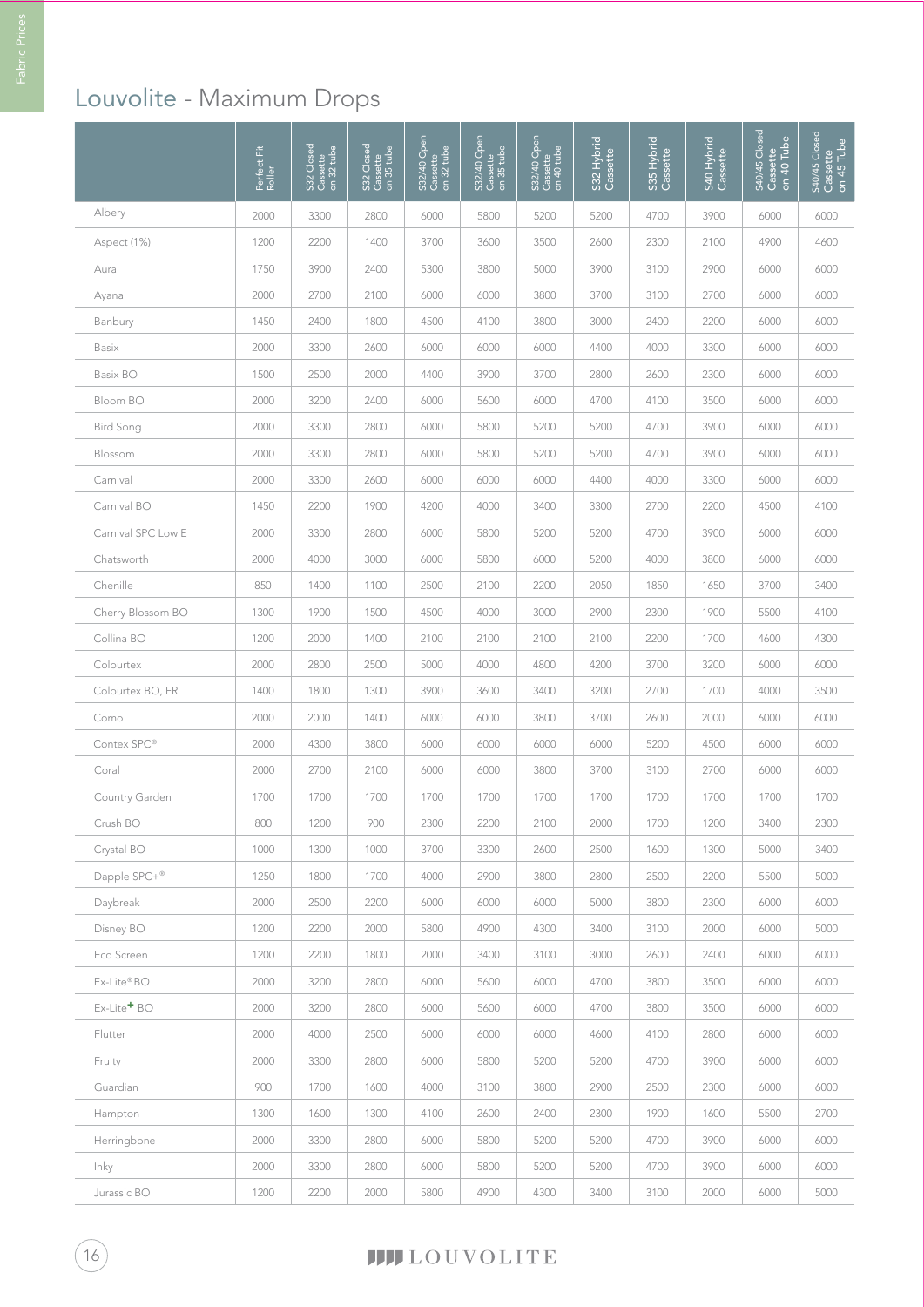#### Customer Services:

T: +44 (0) 161 882 5050 F: +44 (0) 161 882 5059 E: orders@louvolite.com

|                         | S40/45 Closed<br>Cassette<br>on 55 Tube | Full Fascia<br>Cassette 70mm<br>on 32 tube | Full Fascia<br>Cassette 70mm<br>on 35 tube | Full Fascia<br>Cassette 70mm<br>on 40 tube and<br>Double Bracket | 3" Fascia<br>on 40 Tube | 3" Fascia<br>on 45 Tube | 3" Fascia<br>on 55 Tube | 4" Fascia<br>on 40 Tube | 4" Fascia<br>on 45 Tube | 4" Fascia<br>on 55 Tube |
|-------------------------|-----------------------------------------|--------------------------------------------|--------------------------------------------|------------------------------------------------------------------|-------------------------|-------------------------|-------------------------|-------------------------|-------------------------|-------------------------|
| Albery                  | 6000                                    | 6000                                       | 6000                                       | 6000                                                             | 6000                    | 5800                    | 5000                    | 6000                    | 6000                    | 6000                    |
| Aspect (1%)             | 3200                                    | 3700                                       | 3600                                       | 3500                                                             | 6000                    | 4900                    | 4000                    | 6000                    | 6000                    | 6000                    |
| Aura                    | 4300                                    | 5300                                       | 3800                                       | 5000                                                             | 6000                    | 6000                    | 5800                    | 6000                    | 6000                    | 6000                    |
| Ayana                   | 5700                                    | 6000                                       | 6000                                       | 6000                                                             | 6000                    | 6000                    | 6000                    | 6000                    | 6000                    | 6000                    |
| Banbury                 | 3500                                    | 4500                                       | 4100                                       | 3800                                                             | 6000                    | 6000                    | 5500                    | 6000                    | 6000                    | 6000                    |
| <b>Basix</b>            | 5700                                    | 6000                                       | 6000                                       | 6000                                                             | 6000                    | 6000                    | 6000                    | 6000                    | 6000                    | 6000                    |
| Basix BO                | 3900                                    | 4400                                       | 3900                                       | 3700                                                             | 6000                    | 6000                    | 6000                    | 6000                    | 6000                    | 6000                    |
| Bloom BO                | 5600                                    | 6000                                       | 6000                                       | 6000                                                             | 6000                    | 6000                    | 6000                    | 6000                    | 6000                    | 6000                    |
| <b>Bird Song</b>        | 6000                                    | 6000                                       | 6000                                       | 6000                                                             | 6000                    | 5800                    | 5000                    | 6000                    | 6000                    | 6000                    |
| Blossom                 | 6000                                    | 6000                                       | 6000                                       | 6000                                                             | 6000                    | 5800                    | 5000                    | 6000                    | 6000                    | 6000                    |
| Carnival                | 5700                                    | 6000                                       | 6000                                       | 6000                                                             | 6000                    | 6000                    | 6000                    | 6000                    | 6000                    | 6000                    |
| Carnival BO             | 2600                                    | 4800                                       | 4300                                       | 4100                                                             | 4700                    | 4000                    | 2700                    | 5700                    | 5300                    | 4600                    |
| Carnival SPC Low E      | 6000                                    | 6000                                       | 6000                                       | 6000                                                             | 6000                    | 5800                    | 5000                    | 6000                    | 6000                    | 6000                    |
| Chatsworth              | 6000                                    | 6000                                       | 5800                                       | 6000                                                             | 6000                    | 6000                    | 6000                    | 6000                    | 6000                    | 6000                    |
| Chenille                | 2200                                    | 2500                                       | 2100                                       | 2200                                                             | 4600                    | 4200                    | 3200                    | 6000                    | 6000                    | 3400                    |
| Cherry Blossom BO       | 2100                                    | 6000                                       | 5800                                       | 4400                                                             | 5100                    | 4300                    | 2300                    | 6000                    | 6000                    | 5600                    |
| Collina BO              | 3000                                    | 3500                                       | 3200                                       | 3100                                                             | 6000                    | 4600                    | 4200                    | 6000                    | 6000                    | 6000                    |
| Colourtex               | 4800                                    | 5000                                       | 4000                                       | 4800                                                             | 6000                    | 6000                    | 6000                    | 6000                    | 6000                    | 6000                    |
| Colourtex BO, FR        | 1900                                    | 4500                                       | 4300                                       | 4100                                                             | 4200                    | 3600                    | 2600                    | 4700                    | 4900                    | 4100                    |
| Como                    | 2500                                    | 6000                                       | 6000                                       | 6000                                                             | 6000                    | 6000                    | 2600                    | 6000                    | 6000                    | 6000                    |
| Contex SPC <sup>®</sup> | 6000                                    | 6000                                       | 6000                                       | 6000                                                             | 6000                    | 6000                    | 6000                    | 6000                    | 6000                    | 6000                    |
| Coral                   | 3000                                    | 6000                                       | 6000                                       | 6000                                                             | 6000                    | 6000                    | 3100                    | 6000                    | 6000                    | 6000                    |
| Country Garden          | 1700                                    | 1700                                       | 1700                                       | 1700                                                             | 1700                    | 1700                    | 1700                    | 1700                    | 1700                    | 1700                    |
| Crush BO                | 1600                                    | 3500                                       | 3300                                       | 3000                                                             | 3600                    | 2900                    | 1700                    | 3700                    | 3600                    | 3500                    |
| Crystal BO              | 1500                                    | 3500                                       | 4500                                       | 3600                                                             | 5200                    | 3500                    | 1600                    | 5400                    | 5300                    | 5100                    |
| Dapple SPC+®            | 3400                                    | 4000                                       | 2900                                       | 3800                                                             | 5500                    | 5000                    | 4400                    | 5500                    | 5000                    | 4700                    |
| Daybreak                | 3600                                    | 6000                                       | 6000                                       | 5300                                                             | 6000                    | 6000                    | 3700                    | 6000                    | 6000                    | 6000                    |
| Disney BO               | 4000                                    | 6000                                       | 6000                                       | 5300                                                             | 6000                    | 5500                    | 5000                    | 6000                    | 6000                    | 6000                    |
| Eco Screen              | 4200                                    | 2000                                       | 3400                                       | 3100                                                             | 6000                    | 6000                    | 5200                    | 6000                    | 6000                    | 5400                    |
| Ex-Lite®BO              | 5700                                    | 6000                                       | 5600                                       | 6000                                                             | 6000                    | 6000                    | 6000                    | 6000                    | 6000                    | 6000                    |
| Ex-Lite <sup>+</sup> BO | 5700                                    | 6000                                       | 5600                                       | 6000                                                             | 6000                    | 6000                    | 6000                    | 6000                    | 6000                    | 6000                    |
| Flutter                 | 6000                                    | 6000                                       | 6000                                       | 6000                                                             | 6000                    | 6000                    | 6000                    | 6000                    | 6000                    | 6000                    |
| Fruity                  | 6000                                    | 6000                                       | 6000                                       | 6000                                                             | 6000                    | 5800                    | 5000                    | 6000                    | 6000                    | 6000                    |
| Guardian                | 3900                                    | 4000                                       | 3100                                       | 3800                                                             | 6000                    | 6000                    | 5400                    | 6000                    | 6000                    | 5700                    |
| Hampton                 | 1800                                    | 5800                                       | 6000                                       | 4000                                                             | 5700                    | 3900                    | 1900                    | 6000                    | 6000                    | 5600                    |
| Herringbone             | 6000                                    | 6000                                       | 6000                                       | 6000                                                             | 6000                    | 5800                    | 5000                    | 6000                    | 6000                    | 6000                    |
| Inky                    | 6000                                    | 6000                                       | 6000                                       | 6000                                                             | 6000                    | 5800                    | 5000                    | 6000                    | 6000                    | 6000                    |
| Jurassic BO             | 4000                                    | 6000                                       | 6000                                       | 5300                                                             | 6000                    | 5500                    | 5000                    | 6000                    | 6000                    | 6000                    |

**TITLOUVOLITE** 

17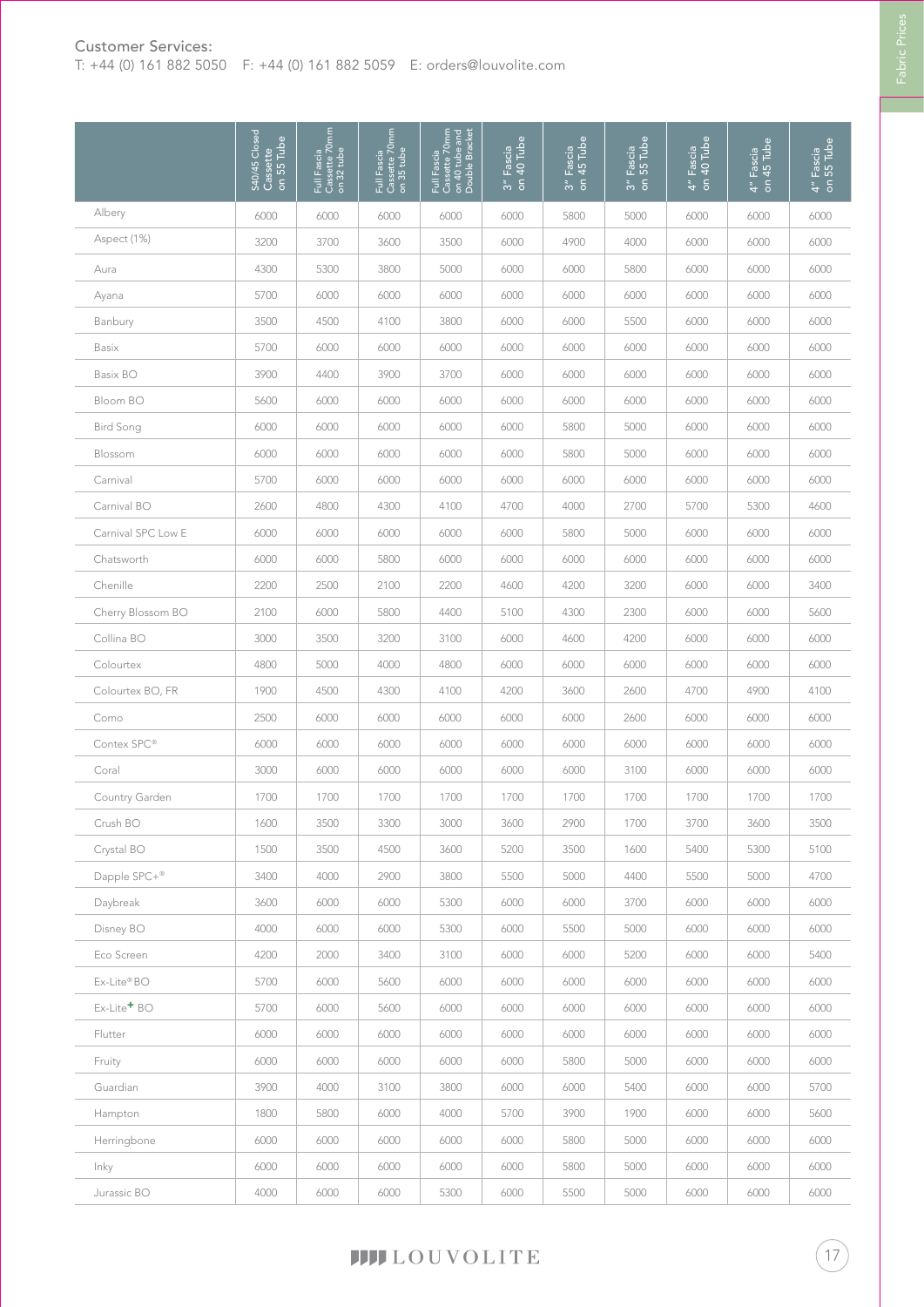# Louvolite - Maximum Drops

|                  | Perfect Fit<br>Roller | Closed<br>S32 Closed<br>Cassette<br>on 32 tube | S32 Closed<br>Cassette<br>on 35 tube | S32/40 Open<br>Cassette<br>on 32 tube | S32/40 Open<br>Cassette<br>on 35 tube | S32/40 Open<br>Cassette<br>on 40 tube | S32 Hybrid<br>Cassette | S35 Hybrid<br>Cassette | S40 Hybrid<br>Cassette | S40/45 Closed<br>Cassette<br>on 40 Tube | S40/45 Closed<br>Cassette<br>on 45 Tube |
|------------------|-----------------------|------------------------------------------------|--------------------------------------|---------------------------------------|---------------------------------------|---------------------------------------|------------------------|------------------------|------------------------|-----------------------------------------|-----------------------------------------|
| Linara           | 2000                  | 3300                                           | 2800                                 | 6000                                  | 5800                                  | 5200                                  | 5200                   | 4700                   | 3900                   | 6000                                    | 6000                                    |
| Magnolia BO      | 1300                  | 1900                                           | 1500                                 | 4500                                  | 4000                                  | 3000                                  | 2900                   | 2300                   | 1900                   | 5500                                    | 4100                                    |
| Maine BO         | 1250                  | 2300                                           | 1600                                 | 4000                                  | 3900                                  | 3800                                  | 2700                   | 2500                   | 2400                   | 5400                                    | 5200                                    |
| Marble BO        | 2000                  | 3300                                           | 2800                                 | 6000                                  | 5800                                  | 5200                                  | 5200                   | 4700                   | 3900                   | 6000                                    | 6000                                    |
| Meadow           | 2000                  | 3300                                           | 2800                                 | 6000                                  | 5800                                  | 5200                                  | 5200                   | 4700                   | 3900                   | 6000                                    | 6000                                    |
| Melton           | 1200                  | 2200                                           | 2000                                 | 5800                                  | 4900                                  | 4300                                  | 3400                   | 3100                   | 2000                   | 6000                                    | 5000                                    |
| Mineral          | 2000                  | 3200                                           | 2900                                 | 6000                                  | 6000                                  | 6000                                  | 4400                   | 3700                   | 3400                   | 6000                                    | 6000                                    |
| Monroe           | 2000                  | 3300                                           | 2800                                 | 6000                                  | 5800                                  | 5200                                  | 5200                   | 4700                   | 3900                   | 6000                                    | 6000                                    |
| Monterey         | 1300                  | 2200                                           | 1800                                 | 6000                                  | 5500                                  | 3200                                  | 2900                   | 2600                   | 2200                   | 6000                                    | 5100                                    |
| Night Night BO   | 1400                  | 1700                                           | 1400                                 | 5100                                  | 3600                                  | 2900                                  | 2800                   | 2200                   | 1700                   | 4900                                    | 3400                                    |
| Oslo             | 2000                  | 3100                                           | 2700                                 | 6000                                  | 6000                                  | 6000                                  | 4000                   | 3600                   | 2800                   | 6000                                    | 6000                                    |
| Palm             | 2000                  | 3300                                           | 2800                                 | 6000                                  | 5800                                  | 5200                                  | 5200                   | 4700                   | 3900                   | 6000                                    | 6000                                    |
| Parchment        | 2000                  | 3300                                           | 2800                                 | 6000                                  | 5800                                  | 5200                                  | 5200                   | 4700                   | 3900                   | 6000                                    | 6000                                    |
| Perspective (3%) | 1200                  | 2200                                           | 1800                                 | 2000                                  | 3400                                  | 3100                                  | 3000                   | 2600                   | 2400                   | 6000                                    | 6000                                    |
| Pico             | 2000                  | 3300                                           | 2800                                 | 6000                                  | 5800                                  | 5200                                  | 5200                   | 4700                   | 3900                   | 6000                                    | 6000                                    |
| Portland         | 2000                  | 3300                                           | 2800                                 | 6000                                  | 5800                                  | 5200                                  | 5200                   | 4700                   | 3900                   | 6000                                    | 6000                                    |
| Preto            | 2000                  | 3300                                           | 2800                                 | 6000                                  | 5800                                  | 5200                                  | 5200                   | 4700                   | 3900                   | 6000                                    | 6000                                    |
| Prima            | 2000                  | 3300                                           | 2800                                 | 6000                                  | 5800                                  | 5200                                  | 5200                   | 4700                   | 3900                   | 6000                                    | 6000                                    |
| Prima Dimout     | 2000                  | 3300                                           | 2800                                 | 6000                                  | 5800                                  | 5200                                  | 5200                   | 4700                   | 3900                   | 6000                                    | 6000                                    |
| Primary BO, FR   | 1500                  | 2500                                           | 2000                                 | 4400                                  | 3900                                  | 3700                                  | 2800                   | 2600                   | 2300                   | 6000                                    | 6000                                    |
| Ravello          | 1000                  | 1300                                           | 1000                                 | 3700                                  | 3300                                  | 2600                                  | 2500                   | 1600                   | 1300                   | 5000                                    | 3400                                    |
| Regency SPC®     | 2000                  | 3900                                           | 3700                                 | 6000                                  | 5400                                  | 6000                                  | 5800                   | 5400                   | 4700                   | 6000                                    | 6000                                    |
| Ritz             | 1700                  | 2100                                           | 1800                                 | 5100                                  | 4100                                  | 3500                                  | 3400                   | 2400                   | 2100                   | 5800                                    | 4200                                    |
| Romany BO        | 2000                  | 3500                                           | 2500                                 | 6000                                  | 4700                                  | 6000                                  | 5100                   | 4000                   | 3500                   | 6000                                    | 6000                                    |
| Shot Silk BO     | 1450                  | 2550                                           | 1850                                 | 4500                                  | 3700                                  | 4000                                  | 3500                   | 2500                   | 2350                   | 6000                                    | 6000                                    |
| Sketch           | 2000                  | 3300                                           | 2800                                 | 6000                                  | 5800                                  | 5200                                  | 5200                   | 4700                   | 3900                   | 6000                                    | 6000                                    |
| Sparkle          | 2000                  | 3300                                           | 2800                                 | 6000                                  | 5800                                  | 5200                                  | 5200                   | 4700                   | 3900                   | 6000                                    | 6000                                    |
| Strata SPC®      | 2000                  | 3600                                           | 4000                                 | 6000                                  | 6000                                  | 6000                                  | 6000                   | 5400                   | 4600                   | 6000                                    | 6000                                    |
| Sundown BO       | 2000                  | 3200                                           | 3000                                 | 6000                                  | 6000                                  | 6000                                  | 4600                   | 3600                   | 3200                   | 6000                                    | 6000                                    |
| Sunset BO        | 1900                  | 2100                                           | 1800                                 | 5700                                  | 4400                                  | 3300                                  | 3100                   | 2800                   | 1900                   | 6000                                    | 4600                                    |
| Topaz BO         | 1650                  | 4600                                           | 3600                                 | 6000                                  | 6000                                  | 6000                                  | 6000                   | 5800                   | 4600                   | 6000                                    | 6000                                    |
| <b>Topsy BO</b>  | 1200                  | 2200                                           | 2000                                 | 5800                                  | 4900                                  | 4300                                  | 3400                   | 3100                   | 2000                   | 6000                                    | 5000                                    |
| Tundra           | 1200                  | 2200                                           | 2000                                 | 5800                                  | 4900                                  | 4300                                  | 3400                   | 3100                   | 2000                   | 6000                                    | 5000                                    |
| Vermont          | 1400                  | 1800                                           | 1400                                 | 4700                                  | 3600                                  | 2800                                  | 2700                   | 2400                   | 1800                   | 5600                                    | 3700                                    |
| Versailles BO    | 1000                  | 1300                                           | 1000                                 | 3700                                  | 3300                                  | 2600                                  | 2500                   | 1600                   | 1300                   | 5000                                    | 3400                                    |
| Voile            | 2000                  | 3700                                           | 3500                                 | 6000                                  | 6000                                  | 6000                                  | 6000                   | 5300                   | 4800                   | 6000                                    | 6000                                    |
| Wildflower       | 2000                  | 3300                                           | 2800                                 | 6000                                  | 5800                                  | 5200                                  | 5200                   | 4700                   | 3900                   | 6000                                    | 6000                                    |
| Willow BO        | 1600                  | 3300                                           | 2800                                 | 6000                                  | 5800                                  | 5200                                  | 5200                   | 4700                   | 3900                   | 6000                                    | 6000                                    |
| Wonderland BO    | 1200                  | 2200                                           | 2000                                 | 5800                                  | 4900                                  | 4300                                  | 3400                   | 3100                   | 2000                   | 6000                                    | 5000                                    |
| Woodland         | 2000                  | 2600                                           | 2200                                 | 6000                                  | 6000                                  | 4400                                  | 4300                   | 2900                   | 2600                   | 6000                                    | 6000                                    |

### **TITLOUVOLITE**